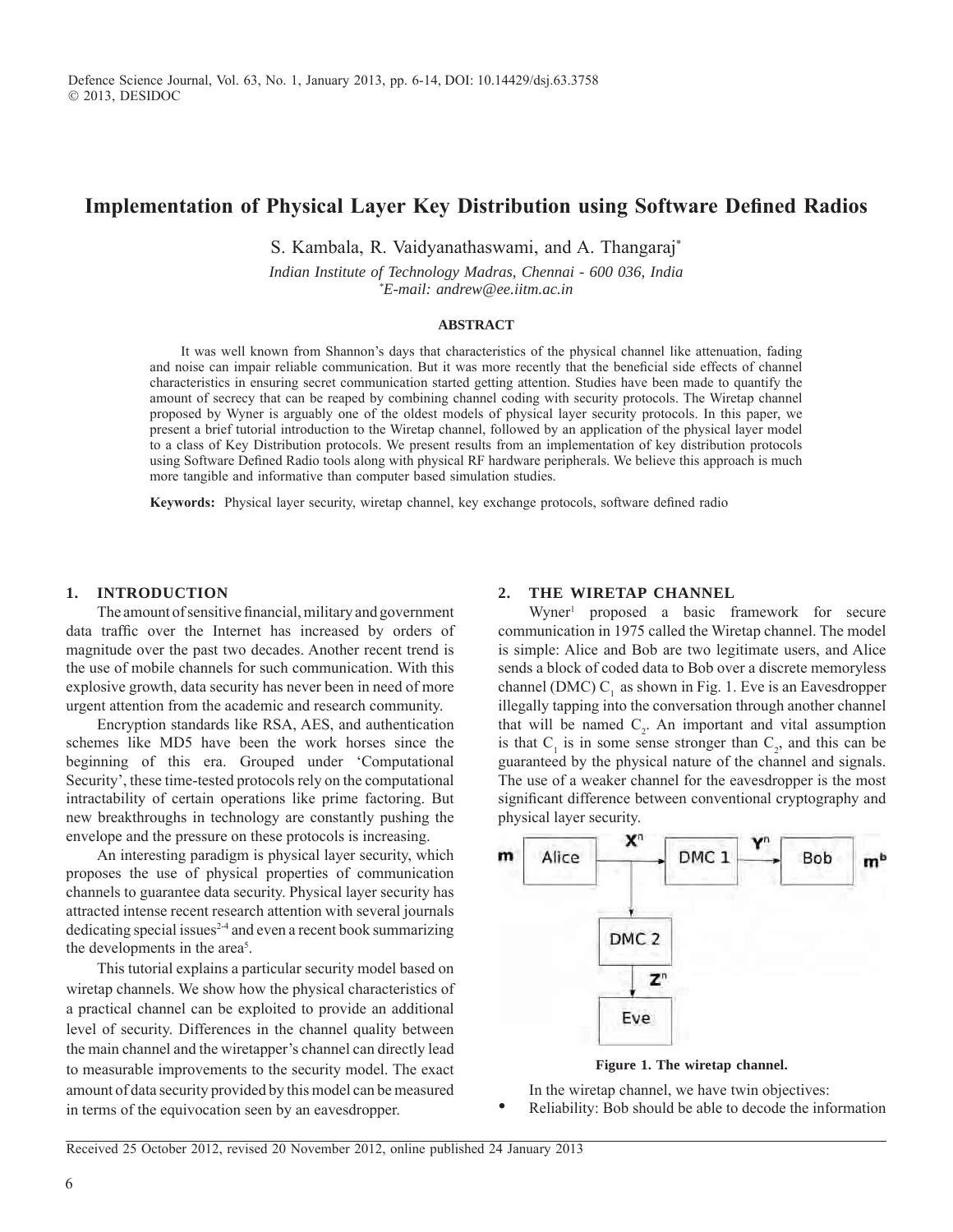across the channel  $C_1$  with error rate approaching zero as the block length increases.

• Security: Eve's information about the message *m* must tend to zero as block length increases.

 In precise information-theoretic terms, Eve's uncertainty about message, namely the equivocation, should be close to the number of message bits. The ideal condition is, of course,  $H(m|Z^n) = H(m)$ , where  $H(.)$  represents information-theoretic entropy i.e. the uncertainty or entropy of the message *m* remains the same in spite of Eve's observations *Zn* .

In order to ensure the above two objectives, Alice and Bob have to make some compromise on their data rate. The maximum rate at which the above two objectives can be ensured is called the secrecy capacity of the channel pair  $C_1$  and  $C_2$ . If we suppose that  $C_2$  is 'degraded' compared to  $C_1$ , the secrecy capacity ends up being the difference of the capacities of these channels i.e. capacity( $C_1$ ) - capacity( $C_2$ ). For the specific case of  $C_1$  being an ideal error-free channel and  $C_2$  being a binary erasure channel with erasure probability ε, the secrecy capacity (as calculated in Wyner's paper) is ε, which is the fraction of bits that are erased in Eve's observation.

Wyner talks about two wiretap channel models, named wiretap-I and wiretap-II. Under the former model, Eve gets a random subset of µ bits from the total of *n* bits transmitted. In wiretap-II, the adversary is given the freedom to choose the exact subset of bits to be monitored. Obviously, the latter model is significantly more challenging for the system designer.

#### **2.1 Encoding for The Wiretap Channel**

It will be informative to compare traditional error correction coding with wiretap encoding. A typical error correcting code takes a *k* bit message and encodes it into *n* bits. The code *C* can be viewed as a subspace of the *n*-dimensional binary space  $\{0,1\}$ <sup>n</sup>. There is a one-to-one correspondence between message words and code words.

This coding scheme is sufficient to ensure reliability. But to address the Security objective, an unusual one-to-many coding scheme is required. The wiretap coding model takes the *k* bit message and maps it to the entire space of *n* bits. So there are  $2^{(n-k)}$  code words corresponding to each possible message. One of these code words is chosen at random and transmitted. It is this randomness that is the backbone of the wiretap channel's security.

The most attractive part of these schemes is that there are few secrets to be kept; Eve can have full knowledge of the encoding scheme and its parameters. Also, there are no private keys.

#### **2.2 Low Density Parity Check Codes**

Our first task is to choose a suitable code *C*. An error correcting code can be defined in terms of its parity check matrix *H* whose rows are orthogonal to every code word. In symbols,

$$
Hx^T = 0, x \in c \tag{1}
$$

It has been shown that a particular class of error correcting

codes known as low density parity check (LDPC) codes works best for Wiretap encoding. LDPC codes were proposed by Gallager in his path breaking 1960 thesis<sup>7</sup>. These are codes that have a sparse parity check matrix.

Low density parity check codes have several interesting properties. First, they can operate very close to Shannon's channel capacity. Carefully designed LDPC codes are known to reach within 0.0048 dB of the limit in binary Gaussian channels. Secondly, every LDPC code family exhibits a threshold property over most practical channels. In Gaussian channels, if SNR\* is the signal to noise ratio (SNR) threshold of an LDPC code, then the code is guaranteed to work with high probability at all SNRs greater than SNR\*.

#### **2.3 Coset Encoding Scheme**

Let *C* be an LDPC code with generator matrix *G*. Like all linear codes, *C* is a subspace of  $\{0, 1\}$ <sup>n</sup> with  $2^k$  elements. A set of the form *C+e* where *e* is any *n*-bit word (that may or may not be in *C*), is called a coset of *C*. By the theory of error-correcting codes, every coset is of size  $2^k$  and there are a total of  $2^{(n-k)}$ distinct cosets. The cosets partition the *n*-dimensional space into disjoint subsets as shown in Fig. 2. With this backdrop, we proceed to describe the Wiretap encoding scheme:

Alice starts with an (*n- k)*-bit message *m*. This is the secret message to be communicated to Bob. She first finds a basis (let us call it *G*\*) for the complementary subspace of *C* in  $\{0, 1\}^n$ . *C* and its complement *C'* together form the full *n*-dimensional space of binary numbers:  $C \cup C' = \{0,1\}^n$ . The next step is crucial: Alice generates a *k*-bit random number *u*. This is a uniform random number generated at run time, and neither Bob, nor Eve is aware of its value. Alice performs the following calculation with it:

$$
x = \begin{bmatrix} m & u \end{bmatrix} \begin{bmatrix} G^* \\ G \end{bmatrix}
$$
 (2)

The vector  $x$  above is the code word that is ultimately transmitted over the Wiretap channel. Equation (2) can be expanded as  $x = mG^* + uG$ . By definition,  $uG$  is a valid code word in *C*. The actual message *m* determines a coset of *C* whose size is  $2<sup>k</sup>$ . Alice selects an element from the coset at random (recalling that *u* is random) and transmits it.



**Figure 2. Coset encoding.**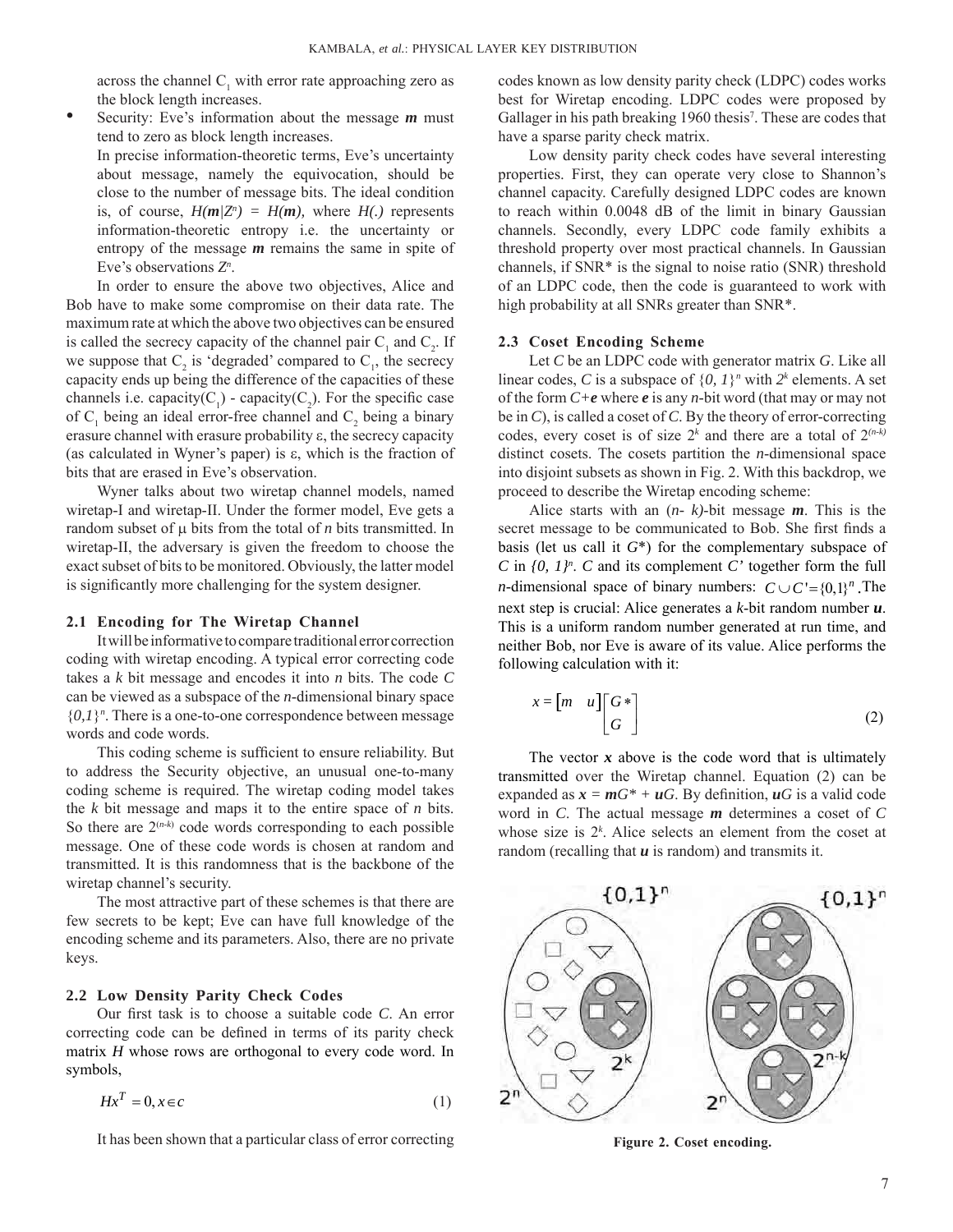#### **2.4 Decoding the Wiretap Channel**

As a first approximation, we assume that the main channel is noise-free. So Bob receives the code word *x* without errors. His goal is to extract the message *m*, so he performs the computation

$$
Hx^T = (mG^* + uG)^T = H(mG^*)^T \tag{3}
$$

This situation is identical to a code word getting corrupted in transmission. The vector  $\mathbf{u}G$  is the code word, and  $\mathbf{m}G^*$  is akin to noise. The product  $\mathbf{s} = H(\mathbf{m}G^*)^T$  is called the syndrome. The syndrome *s* uniquely determines the coset corresponding to *mG\** and thus Bob has recovered the original message.

It is to be noted that Bob never used the actual value of the random vector *u*. This is because the coset is the message; any of the 2*<sup>k</sup>* words in the coset would serve the purpose equally well.

The eavesdropper's aim is also to decode the secret message *m*. But as noted above, Eves' channel is inferior to Bob's and she receives a corrupted version of the codeword *x*. The random nature of the encoding along with a careful design of the code is used to ensure that the corrupted version reveals very little or no information about the message to Eve.

## **2.5 Security of the Wiretap-I Channel and Column Rank Property**

Suppose that Eve's channel is a binary erasure channel, and she receives only *r* bits of the transmitted codeword *x*. The syndrome  $Hx^T$  is a linear combination of some columns of  $H$ . The columns corresponding to the '1' bits in *x* are selected for thissummation, while the columns multiplied by the '0'bits get nullified. But Eve's copy of  $x$  is not complete; her syndrome has several ambiguous positions. These are precisely the places corresponding to the (*n- r*) erasures.

It is to be noted that the whole idea of Wiretap encoding is based on the assumption that we have a source of perfect random numbers that is cryptographically secure. If the random vector  $u$  in Eqn. (2) is revealed to the eavesdropper, then security of the system can be compromised.

We will employ the following useful property of LDPC codes: If an LDPC code *C* has length *n* and threshold *η* over binary erasure channels, then any subset of columns of its parity matrix  $H$ , chosen independently with probability  $\eta$ , will have full column rank with high probability. The result is applicable for large values of *n*, but LDPC codes are usually used with block length running into thousands. As a result, linear combinations of at least *nη* columns of *H* can produce *2nη* distinct words.

We will use the following theorem due to Ozarow and Wyner:

*Theorem 1*: *C* is an *(n, n-k)* linear code with generator matrix *G*. Let the columns of *G* be denoted by  ${g_1, g_2, \ldots, g_n}$ . The bit positions revealed to the eavesdropper are  ${b_p, b_2, \dots}$ *. Then the code will be secure, if the corresponding columns*  ${g_{bP} g_{b2}, \ldots g_{br}$  have full rank.

As an example, let *x* be a 7-bit word, and let us suppose that Eve received the first 3 bits correctly. The next 4 bits have been erased in the channel. We denote Eve's received word as

 $x = \{ 1 \ 1 \ 0 * * * * * \}$ 

From this partial information Eve has to guess which coset

the message belongs to. If every coset has at least one word starting with 1 1 0..., then Eve's uncertainty is total. As there are  $2^{(n-k)}$  cosets, each of them has probability of  $1/2^{(n-k)}$  of being right and the equivocation seen by the attacker is (*n-k*) bits.

This can be practically verified through simulation. Figure 3 shows an LDPC code belonging to the EGLDPC code family. It is a (4095, 3367) code. A 728 bit secret message is encoded into 4095 bits and transmitted. The graph plots the equivocation of Eve against the number of bits revealed to her. As long as less than 3367 bits are revealed, the equivocation remains at its maximum value of 728 bits (complete security). After that point, the equivocation drops linearly.

Though we have described secrecy in wiretap channels using the example of binary erasure channels, these ideas can be extended to other channels including the most practical case of Gaussian channels.



**Figure 3. Security of EG (4095, 3367) code.**

#### **3. KEY EXCHANGE PROTOCOLS**

Shannon<sup>6</sup>, showed that one time padding (OTP) is an effective way to encrypt a message for unconditional security. But OTP schemes suffer from the equally intractable problem of key distribution: if an *n*-bit message needs an *n*-bit key to be securely distributed, then encryption offers no additional advantage. So all practical schemes use a much smaller key of *k* bits,  $k \ll n$ , and use some form of pseudo random number generator (PRNG) to expand the key to the necessary block length.

For example, a block cipher like 3DES or AES can be used in chained mode with a counting nonce. This can generate a sequence of random number blocks using a small seed as the initial key. Protocols like Fortuna accumulate entropy from various sources for the seed, and keep updating the seed periodically. Another approach is to use linear feedback shift registers (LFSR) with a true random seed as the initial state of the register.

Many of these algorithms are vulnerable to timing attacks and correlation attacks, and there is ample literature on countermeasures. This paper will focus mainly on the generation and sharing of the initial key between two legitimate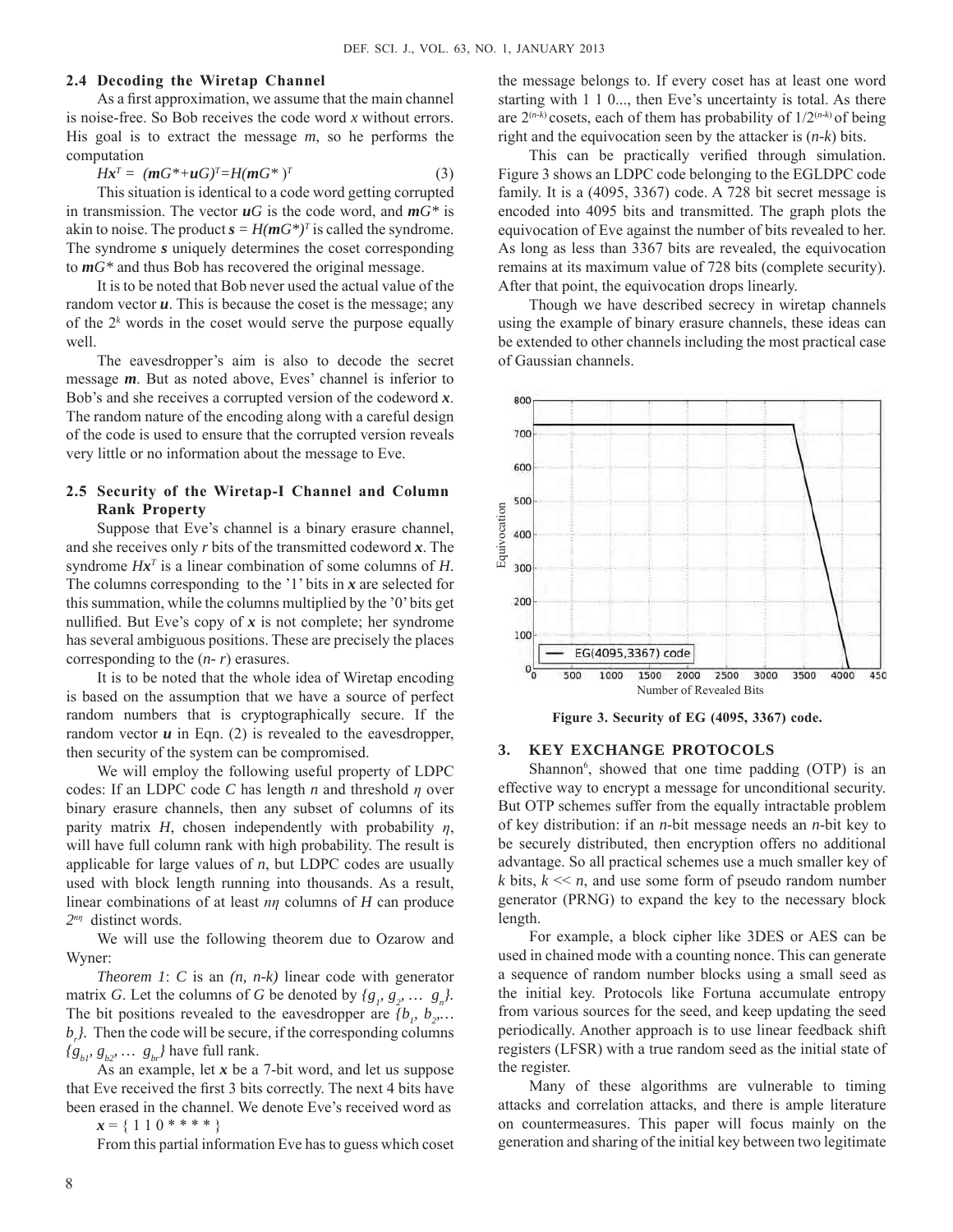parties Alice and Bob, while keeping an eavesdropper Eve completely ignorant of it.

## **3.1 Key Generation and Reconciliation**

Diffie and Hellman showed in 1976 that it is possible for the legitimate parties to exchange a pair of keys through an insecure channel and use it for public key cryptography. But we look at a variant of this technique, where no agreed-upon public or private keys are available to begin with. Instead, the secret key is distilled from a larger string of binary digits exchanged over a noisy channel. Alice and Bob also have access to an error-free and authenticated public channel over which they exchange a series of messages about the key bits. This process, called reconciliation, results in distilling mutually agreed upon bits that have sufficient entropy to provide an advantage over the eavesdropper. We now describe the above steps in greater detail for the Gaussian Wiretap channel.

#### **3.2 Key Exchange for a Gaussian Wiretap Channel**

Figure 4 shows a Gaussian wiretap channel. Alice and Bob are separated by a Gaussian channel with noise variance  $\Sigma^2$ , while Eve's channel is also Gaussian with noise variance  $σ²$ .

We will suppose that  $\Sigma < \sigma$ , which makes Eve's channel degraded in comparison with Bob's channel. This advantage is exploited in the key exchange protocol. Further, we suppose that Alice has a transmit power limitation of P. For the purposes of key exchange, Alice generates *n i.i.d* realisations of a Gaussian random variable  $X_i \sim N(0, P)$ ,  $i = 1, 2, \dots n$  and transmits them to Bob through the main channel. The channel adds noise *Zi* that is again *i.i.d* Gaussian:  $Z_i \sim N(0, \Sigma^2)$ .

Alice also quantises  $X_i$  to  $r$  bits of precision and gets an *r*-bit vector  $[X_i, X_j, \ldots, X_j]$ . Each of these *r* bits are said to form a 'level'. All bits in a particular level are grouped to form *n*-bit vectors  $Q_j = [X_{1j} \ X_{2j} \dots X_{nj}]$ ,  $j=1,2,...r$ . Using these *r* level vectors, Alice computes  $r$  syndromes  $S_j$  using a series of parity check matrices  $H_i$ ,  $j = 1, 2, \dots r$ :

 $S_j = H_j Q_j^T$ 

The rates of the codes represented by  $H_j$  and the quantisation intervals used are carefully chosen in order to optimise the mutual information between the received soft



**Figure 4. Gaussian wiretap channel. Figure 5. Two level decoder.**

values and the quantised bits, as explained later.

Bob receives  $Y_i = X_i + Z_i$ ,  $i = 1, 2, \dots n$  through the Wiretap channel and the syndromes  $S_j$ ,  $j = 1, 2, \dots r$ , without any errors, through an authenticated public channel. Note that Eve receives  $Y_i' = X_i + Z_i'$  where  $Z_i' \sim N(0, \sigma^2)$  are *i.i.d* Gaussian with  $\sigma > \Sigma$ . Since the syndromes are sent on a public channel, Eve also obtains  $S_j$ ,  $j=1,2,...r$  without any errors.

The goal of the communication process is to ensure that Bob can recover the vectors  $Q_j$ , which are *r*-bit quantised versions of  $X_i$ , without any error. The syndromes are sent to enable Bob to perform error correction. Since there are *r* different levels that are intertwined in each received value, we will employ a method known as multi-level decoding, which is described next.

#### **3.3 Multi Level Decoding with LDPC Codes**

The decoder for two levels  $(r = 2)$  is shown in Fig. 5. The received values  $Y_i$ ,  $i = 1, 2, \dots n$  and the syndromes  $S_j = HQ_j^T$ , *j=1,2,…r*, are processed at the decoder by levels. As shown in Fig. 5, Level 1 is decoded first using the received values and  $S<sub>i</sub>$ . The result of Decoder 1 and  $S<sub>2</sub>$  are used in Decoder 2 along with the received values. If there are more levels, we continue in a similar fashion. For the first stage we assume that *a priori* 1 and 0 are equally probable for  $X_{ij}$ . For the subsequent stages, the extrinsic information from stages 1 through *(j-1)* form the *a priori* input LLR for stage *j* and helps the decoder converge with better accuracy.

In general, the vector  $Q_j = [X_{1j} \ X_{2j} \dots \ X_{nj}]$  is decoded at Decoder j using the syndrome  $S_j = H_j Q_j^T$  (sent on the public channel), the received values  $Y = [Y_1 Y_2 ... Y_n]$  and the previously decoded vectors  $Q_1, Q_2, ... Q_{j-1}$ .

To describe the decoders in more detail, we will suppose that LDPC codes are being used (i.e. *Hj* are LDPC matrices) and the decoders are soft-in, soft-out (SISO). Therefore, Decoder *j* will output log likelihood ratios (LLRs)  $L_{ij}$  for the bits  $X_{ij}$  given the entire received vector  $Y = [Y_1 Y_2 ... Y_n]$ . That is, we have

$$
L_{i_j} = \frac{\Pr(X_{i_j} = 0/Y)}{\Pr(X_{i_j} = 1/Y)}
$$
(4)

So, if  $L_i > 0$ , we decide that  $\hat{X}_{ij} = 0$ , and, if  $L_i < 0$ , we decide  $\hat{X}_{ij} = 1$  The input for Decoder *j* is the LLR  $l_{ij}$  for each bit *X<sub>ij</sub>* given only *Y* and the outputs of previous decoders *L<sub>in</sub> L<sub>in</sub>*  $\sim N(0, \Sigma^2)$ 

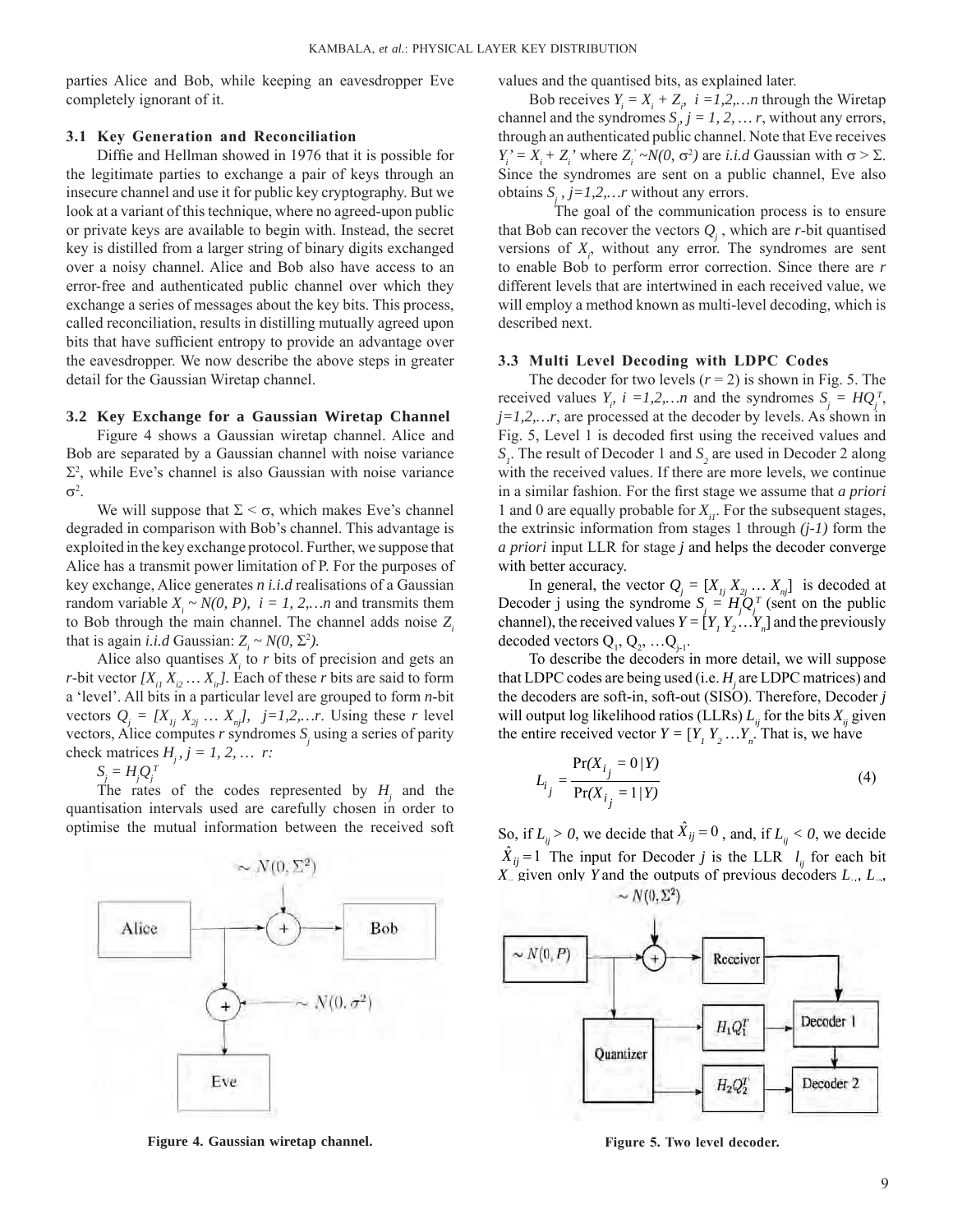...  $L_{i,j}.$  The input LLR  $l_{ij}$  in the *j*-th stage is computed as follows:

$$
l_{ij} = \log \frac{\sum_{q0,q1...qj-1} f(y/q_j = 0, q_0, q_1, \dots, q_{j-1}) \Pr(q_0, q_1, \dots, q_{j-1})}{\sum_{q0,q1...qj-1} f(y/q_j = 1, q_0, q_1, \dots, q_{j-1}) \Pr(q_0, q_1, \dots, q_{j-1})} (5)
$$

where  $f(.)$  represents a suitable probability density function (PDF) and Pr( $q_{\rho}$ ,  $q_1$  ...,  $q_{j_1}$ ) is computed using the LLRs  $L_{i_1}$ ,  $L_{i2}, \ldots, L_{i,j+1}$ .

#### **3.4 Quantisation and Code Rates**

The quantisation levels used in quantising  $X_i$  are chosen to maximise the mutual information

 $I(X_{i1}, X_{i2}, \ldots X_{i}, Y_{i}).$ 

For  $r = 2$ , the mutual informations  $I(X_{ii}; Y_i)$  and  $I(X_{ii}; Y_i)$  $Y_i/X_i$ ) are plotted against normalised SNR (dB) in Fig 6 for a two level decoder. As expected, the total mutual information approaches 2 bits for sufficiently high values of channel SNR.

Each parity-check matrix  $H_j$   $j = 1, 2, \dots r$  is chosen such that its rate  $R_j$  falls within the mutual information between level  $X_{ij}$  and  $Y_i$  given  $X_{i1}$ ,  $X_{i2}$ , ...,  $X_{i,j-1}$  at the chosen SNR of operation. Given such rates  $R_j$ , a suitable parity-check matrix  $H_j$  of rate  $R_j$ is formed using a standard LDPC code generator.

We discuss one specific design that is used in our experiments. For a two-level decoder, with  $P = 1$  and  $\Sigma^2 = 1/10$ resulting in an SNR of 10 dB, we see that the mutual information of level 1 and level 2 are 0.67 and 0.51 using Fig 6. So, we choose  $R_1 = 0.625$  and  $R_2 = 0.4$  to be within the capacity bounds. Then, we choose a regular LDPC degree distribution of  $(3, 8)$  for H<sub>1</sub> and  $(3, 5)$  for  $H_2$ . These LDPC matrices were constructed for a block length of  $n = 1000$  and the entire decoder was simulated. The resulting frame error rate (FER) performance of the multistage decoder is plotted in Fig. 7.

We see that, as per our design, the FER falls after the target SNR of 10 dB. This plot also confirms the threshold property of LDPC codes. If the block length is increased further, the drop in FER after the threshold will be more steep.



**Figure 6. Mutual information of two level decoder.**



**Figure 7. Frame error rate of two level decoder.**

After multilevel decoding, assuming the decoder converged, the receiver Bob will have correctly decoded the *r* quantised vectors  $Q(X) = \{Q_p, Q_p, \dots, Q_p\}$ . Notice that now both Alice and Bob have access to this common *nr*-bit string *Q(X).*

#### **3.5 Privacy Amplification**

The common string *Q(X)* shared by Alice and Bob is not entirely secure. This is because Alice had sent the syndromes  $S_j = H_j Q_j^T$  over the public channel and this was received by Eve as well.

In the final stage of key distribution known as privacy amplification, Alice and Bob agree upon a common substring from the larger binary string  $Q(X)$ . This forms the ultimate secret key that they use for subsequent PRNG seed. Universal Hash functions can be used to arrive at the final key in the privacy amplification phase.

The design of key distribution over a Gaussian wiretap channel, described in this section, was largely based on $10,11$ . Next, we present the details and results of an experimental implementation of this key distribution protocol.

#### **4. SOFTWARE DEFINED RADIO**

Software defined radio is an approach to implement radio communication modules like mixers, filters, modulator/ demodulators, etc on general purpose or embedded computers through DSP software. They usually employ a minimalistic hardware front end with the RF stages and ADC/DAC modules and an optional ASIC for high speed computations. The IF and baseband processing is delegated to a general purpose computer for maximum flexibility and control. The spectrum band, transmit power, antenna directionality, etc. are adaptively controlled by software to suit dynamically changing channel conditions. This is also the corner stone of cognitive radio that enables agile use of the spectrum through environment sensing and opportunistic transmission.

Universal software radio peripheral (USRP) denotes a family of flexible RF hardware devices that are meant for software radio applications. It is widely used with the open source GNU Radio project<sup>13</sup>. Most popular versions of USRP are manufactured by Ettus Research and its principal National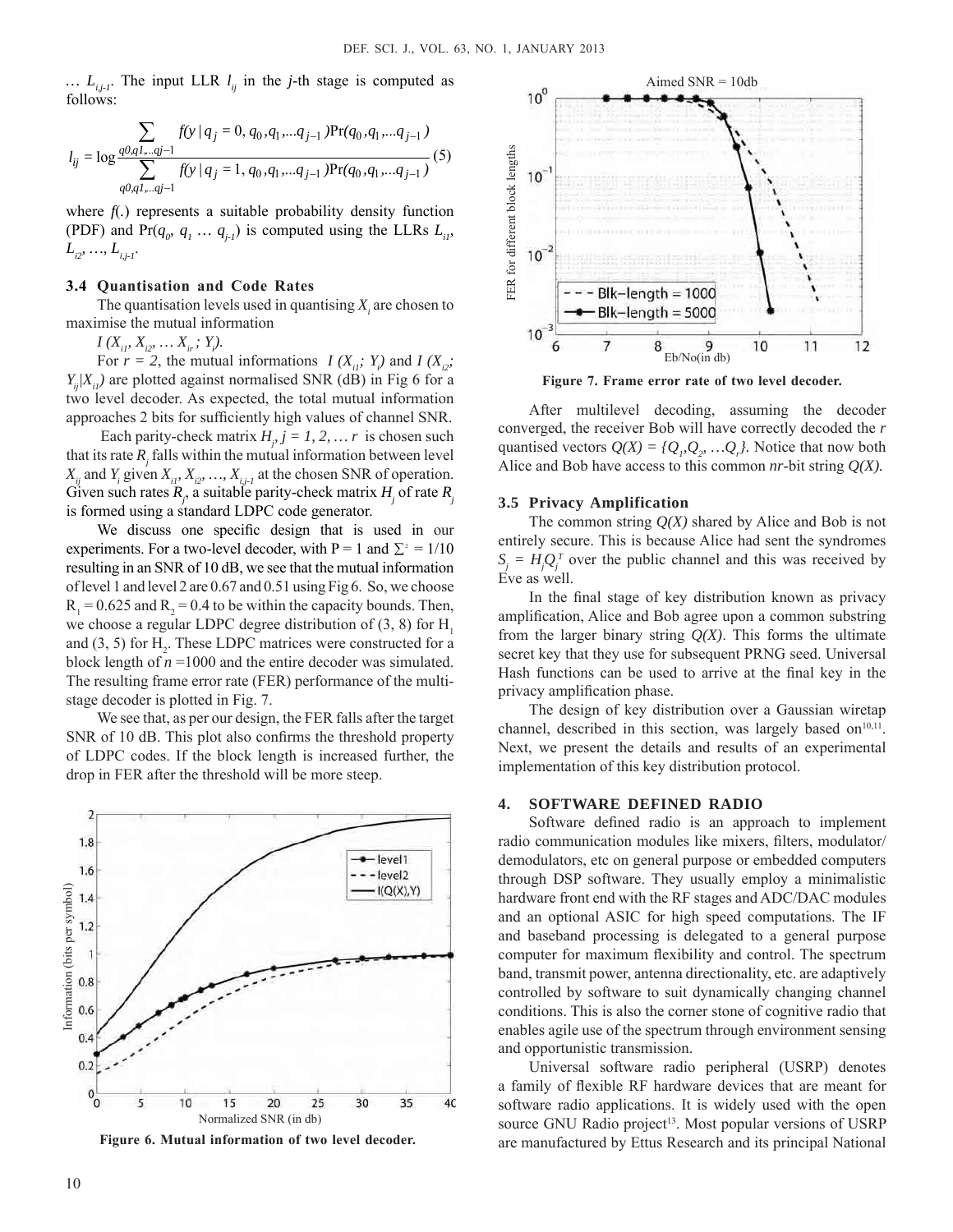Instruments<sup>14</sup>. The USRP has since been deployed in diverse fields like telecom, radio astronomy and medical imaging.

USRP1 type devices along with RFX 2400 Transceiver boards were used in a series of experiments with key exchange protocols. The rest of the paper describes some of the results.

## **4.1 USRP Fundamentals**

A basic block diagram of a USRP device is shown in Fig. 8. The main board consists of an FPGA that handles most of the operations, along with analog-to-digital and digital-toanalog converters that operate at RF frequencies. The RF stages are on a set of 4 daughter boards mounted on the motherboard. The USRP1 has slots for 2 TX boards and 2 RX boards.

Advanced models like N210 have a Gigabit Ethernet interface for high bandwidth applications with high speed ADCs and DACs. The current study used the original USRP1 device. It has four 12 bit ADCs operating at 64 MS/s and four 14 bit DACs at 128 MS/s. The FPGA is an Altera EP1C12 device. Its has a highly pipelined architecture with a clock frequency of 64 MHz. The software is implemented in Verilog using QuartusII. Communication with the host computer is through a USB2 port. The power supply is 6V/2A.

The RFX2400 is an RF Transceiver board operating in the 2.3-2.9 GHz range capable ofsourcing 100mWoutput.TriBand rubber duck antennas that have a range of 2.4 GHz to 5.8 GHz were used. Though the USRP can operate in full duplex mode, the experiment used two USRPs in simplex mode. The FPGA has 4 down converters that can handle any of the four ADC inputs through a flexible routing mechanism. A decimating low pass filter provides I and Q outputs. The channels are interleaved and sent to the host through the USB bus. On the transmit path, up conversion is handled by four AD9862 codec chips, with the FPGA providing only interpolation support.

The ADCs have an analog input bandwidth of 200 MHz, which is the nominal upper limit for the IF frequency. However, upto 500 MHz IF can be handled if the loss can be tolerated. To give this flexibility to the designer, the USRP does not have an anti-aliasing filter.

#### **4.2 Software Interface**

The natural platform for the GNU Radio tool chain is Linux, though it has been ported to other environments like Mac OS and MS Windows. The open source graphical user interface GNU radio companion was extensively used for



 **Figure 8. USRP block diagram.**

this study. The preferred native language of the open source community is Python, but it is easy to write tight subroutines in C/C++ and plug in using the *SWIG* interface. The current study implemented all the multilevel decoding routines in C and the decoding was performed offline.

As noted, most of the operations of the USRP are handled in software. This includes programmable gain amplifiers for the mother board input (upto 20dB gain) as well as the DSP routines for modulation/ demodulation. Many software projects including GSM, CDMA 2000, IEEE 802.11 (Wi-Fi), IEEE 802.16 (Wi-Max) and LTE have been implemented in software Defined radio. FM and DVB receivers, Software GPS and RFID detectors can be easily assembled around the USRP. Matlab and Simulink also support the USRP.

#### **5. KEY DISTRIBUTION WITH THE USRP**

In this section we describe the experiments performed in the IIT Madras lab on key distribution protocols using software radio peripherals and present the main results. The layout of the experimental setup was optimised for easy measurements. The communication lab was rectangular with size 11 m x 5.75 m and a brick wall partition in the middle (Fig. 9). Standard wooden partitions, office furniture and PCs were present. The room had 4 large grilled windows facing a corridor outside.

The transmitter was centrally kept at a fixed place and measurements were made at multiple points in the rooms and the corridor.



**Figure 9. Experimental setup at IIT-Madras lab.**

## **5.1 Experiment Design**

The base station was fixed at one location and the receiver was moved along fixed distance contours. The sender transmitted a series of Gaussian distributed random data blocks, which were generated in MATLAB offline and transferred to the USRP board for transmission. The symbol rate used was 12,500 symbols per second. The receive USRP board collected samples of the received baseband waveform with an oversampling of 20. These samples were transferred to a desktop computer, on which the entire receiver processing was done offline. Measurements were repeated at different locations, which corresponded to different values of estimated channel SNR. The Transmitter and Receiver have a programmable gain of -20 to 0 dB and 0 to 70 dB respectively, which gives the total dynamic range 90 dB. The receiver used a training sequence to perform rudimentary channel estimation and to calibrate itself.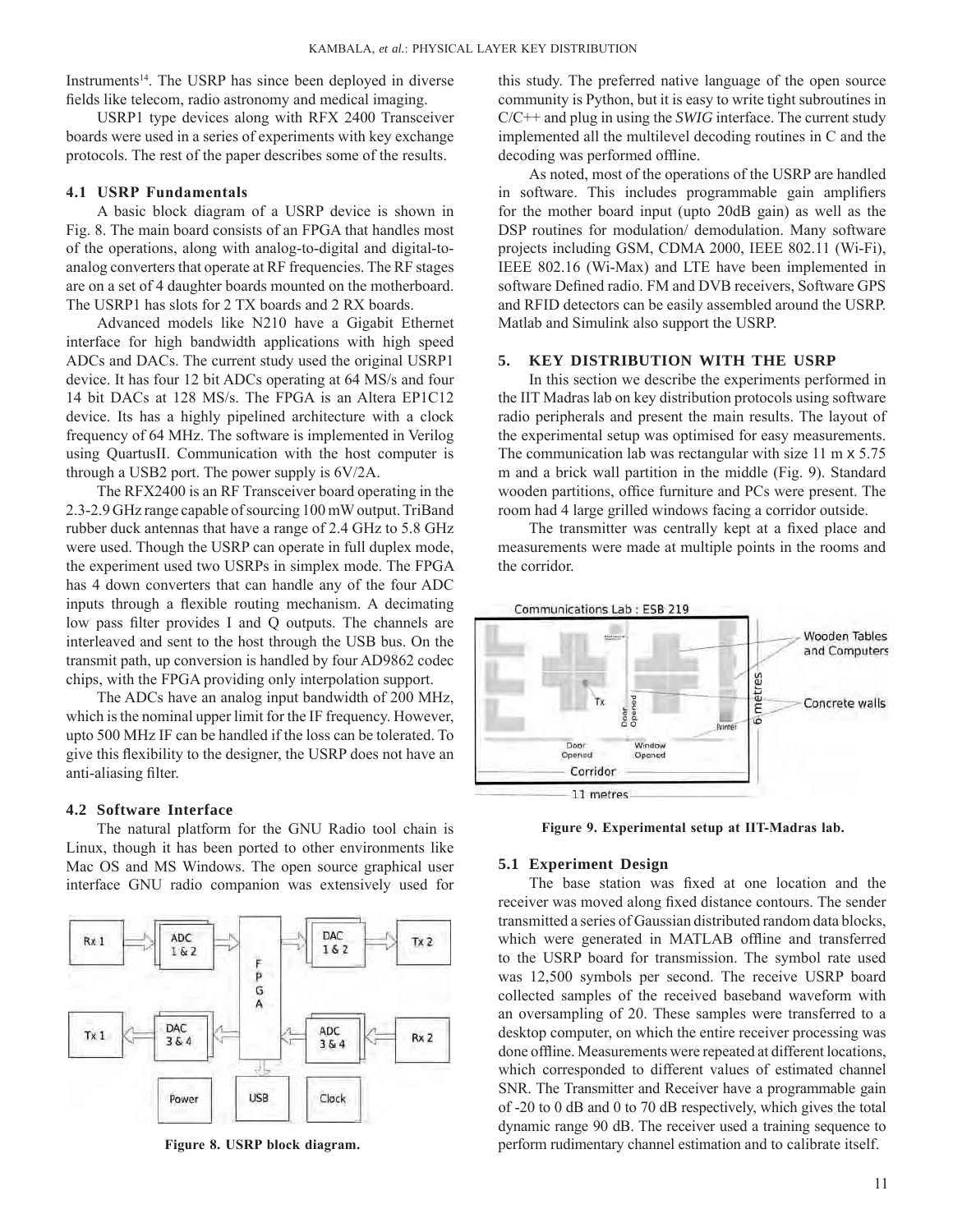## **5.2 Frame Configuration**

Every transmitted frame starts with a preamble to assist the receiver to lock on to the symbols. As shown in Fig 10. This consists of a block of 100 all-1 symbols followed by a block of 400 BPSK modulated known symbols. The preamble serves four purposes:

- As a training sequence to help the receiver synchronise with the transmitter
- To estimate the channel SNR
- To estimate the attenuation, and
- Derive a scaling factor for the symbols.

The payload is a block of 1000 symbols from a Gaussian distributed random real number sequence.

| 100     | 400         | 1000     |
|---------|-------------|----------|
| $all-1$ | <b>BPSK</b> | Gaussian |
| symbols | Header      | Payload  |

**Figure 10. Transmission frame configuration.**

#### **5.3 Transmitter**

The experimental setup consisted of a pair of USRP1 software radio peripherals from Ettus research. Each consisted of an RFX 2400 model daughter board operating in the band 2.3 GHz - 2.9 GHz. The original symbol rate was  $1/T = 12.5$ K samples/sec implying a Nyquist band width of 1/2T as the minimum cut off. But since this places impractical demands on the receiver filter design, we over-sample the symbols by a factor of 20 and then filter it at 35% extra bandwidth. Our implementation had 401 filter taps spread over the duration of 20 samples ( $\pm 10$ T). Since the symbol rate  $R_s = 12500$  and the filter roll off factor  $\beta$  = 0.35, we see that the bandwidth required is 0.5  $R_s(1+\beta) = 8.438$  Hz.

Pulse shaping is done by a matched pair of root raised cosine (RRC) filters at the transmitting and receiving ends. The RRC filter was chosen for its simplicity and the protection it offers against inter symbol interference (ISI). The final output rate was 12.5 K symbols x 20 samples = 250 K samples/s, which is safely within the operating range of the digital to analog converter (DAC) in the USRP.

In our experiment we kept our transmitter gain at its maximum 0 dB and transmitter power is varied by changing a multiplying constant (Fig. 11) for convenience. The RF carrier frequency was set to be 2.4752 GHz.

#### **5.4 Receiver**

A schematic of the receiver is shown in Fig 12. Input data to the USRP in the receiver in Fig. 12 arrives at a sampling rate of 64 M samples/s. Even though the transmitted symbols were purely real, carrier phase offset introduces a spurious *e jθ* factor, resulting in a phase rotation. For this reason the receiver operates in the complex domain with a pair of analog to digital converters (ADCs) within the USRP operating at 128 M samples/s. After RF processing, down conversion and decimation in the FPGA in the USRP, signal samples of the two I and Q streams are interleaved and passed to the PC through a high speed USB 2.0 cable at the original 250 K samples/s. This

data is transferred to a general purpose computer for further signal processing. The PC used for the software radio was an off-the-shelf Dell Vostro laptop running Ubuntu Linux 10.04. The PC hardware consisted of an Intel Core 2 Duo processor at 2.1 GHz and 2 GB DDR2 RAM.

In the PC, the following processing is performed. The throttle is a buffer used for congestion control, ensuring average rate does not exceed sampling rate. This is followed by a matched filter (MF) module. The MF filter correlates the received symbols with the transmitted pulse shape. The output of the MF continues to be at 250 K samples/s, which is 20 times oversampled. This is to facilitate timing and carrier phase recovery, as described later.

After recovering the clock, the in-phase component is sent to a file sink for storage and mutli-stage decoding to recover the quantised values. The multi-stage decoder is run on a general purpose computer, along with the syndrome information, and error correction is carried out as described earlier.

# **5.5 Timing Recovery**

The most challenging part of the implementation was symbol synchronization. The ADC in the receiver operates on a free running clock, which is non-coherent with the transmitter clock. The offset between the two clocks needs to be estimated and corrected for, in order to decide the exact sampling instant. This will help us get the best possible SNR and minimise ISI. Timing recovery is handled using the modified Mueller and Muller (MM) method<sup>13</sup>. Our implementation used an interpolation filter at 20 samples/symbol. The step size for updating successive phase estimates was 0.001.

Since M  $\&$  M algorithm is sensitive to carrier phase offset, we used a Costas loop stage to first recover the carrier phase13. It is a pair of phase locked loops (PLLs) operating in inphase and quadrature modes. The Costas loop approach was preferred over feed-forward techniques, because of its inherent track-and-hold ability. This helps in self-correcting the phase and frequency of the received carrier. The BPSK preamble in



**Figure 11. Transmitter schematic.**



**Figure 12. Receiver schematic.**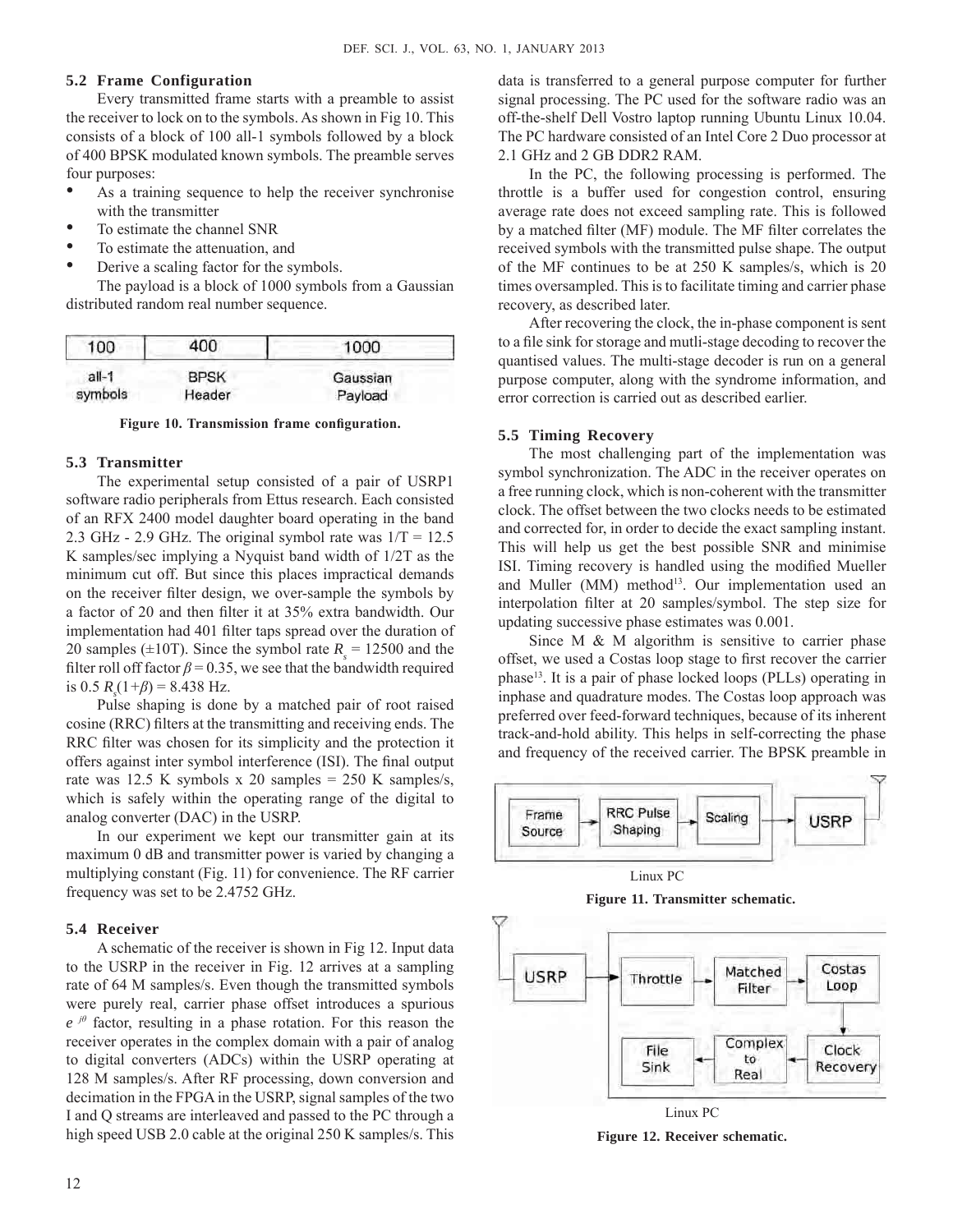the frame was used as the training signal to lock the loop. The Costas loop bandwidth was adjustable from  $\pi/100$  to  $2\pi/100$ . In practice the built-in Oscillator in USRP1 has frequency accuracy upto 3 ppm. So when we operate in 2.4 GHz range we get a frequency offset of around 10 kHz.

The receiver gain was fixed, and the transmitter gain was kept at its maximum, but transmitted power is varied by varying the multiplying constant and the measurements were repeated at different locations. The receiver power level was calibrated by sending a known symbol sequence at constant Tx power and bench marked. A pilot signal consisting of all 1's was used to sync the start of transmission. The sample rate was 20 samples/symbol. After calibrating the SNR reference point, we send the Gaussian symbol sequence. The receiver uses the pilot to perform rudimentary channel estimation and uses the calculated SNR value for decoding. The Carrier frequency at which the experiments were conducted is 2.4752 GHz.

Input bit error probabilities were calculated by comparing hard-decoded values at the receiver with the transmitted symbols. The experiment was repeated and the resulting error surface is shown in Figs. 13-16 by varying transmit power. Transmitter position is showed in the plots by 'Tx'. The code rates are 0.625 and 0.4 and the block size of 1000 was used. Each plot shows the probability of successful recovery of the key against the physical placement of the receiver. As



**Figure 13. Success rate representation of frames decoded when multiplication factor = 0.3.**



**Figure 14. Success rate representation of frames decoded when multiplication factor = 0.2.**

may be expected, there are equiprobable contours around the transmitter with the central region representing high probability of successful key recovery. For instance, in Fig. 16, we see that the success probability for key distribution falls to very low values even at locations inside the same room as the transmitter. Such a scheme can be used for key distribution, which is secure from eavesdroppers outside of the room.



**Figure 15. Success rate representation of frames decoded when multiplication factor = 0.15.**



**Figure 16. Success rate representation of frames decoded when multiplication factor = 0.1.**

## **6. CONCLUSION**

We looked at the physical layer security model for key exchange protocols. Studies indicate that the difference in channel qualities of the legitimate parties and the eavesdropper can be used to exchange a new random key constructed at run time. Use of a reliable public channel for key negotiation enables us to arrive at a secret key about which the eavesdropper has negligible knowledge. We made detailed measurements using the USRP device at the physical layer and key exchange protocols at the application layer. The results confirm that the effect of the physical channel on the secrecy of communication is indeed very pronounced. This knowledge can be used in designing communication systems with verifiable security specifications. One possible future direction of work would be to use this set up for a study of ad-hoc wireless networks to design energy efficient and secure coding schemes.